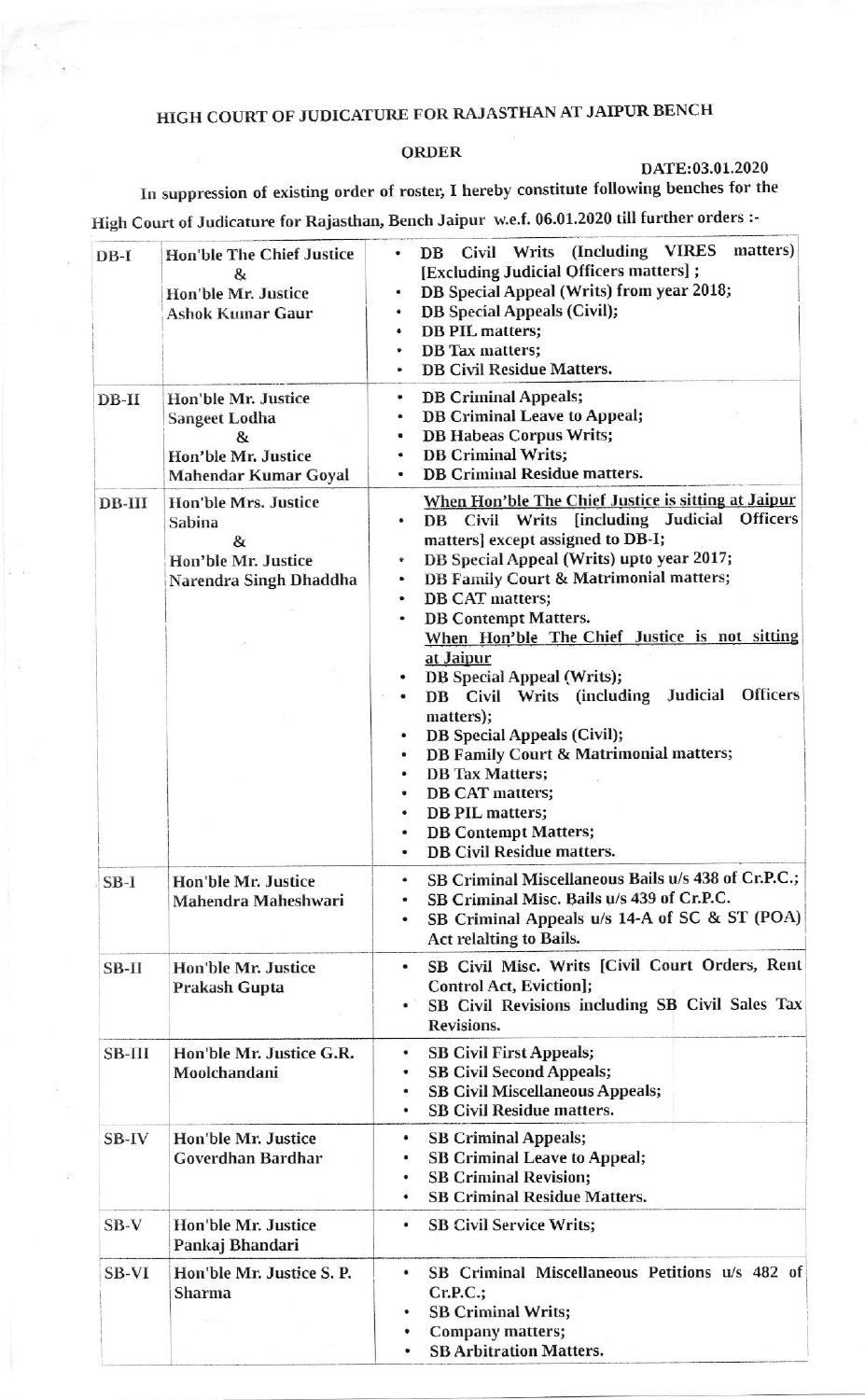| <b>SB-VII</b> | Hon'ble Mr. Justice Ashok<br><b>Kumar Gaur</b>        | When Hon'ble The Chief Justice is not sitting at<br><b>Jaipur</b><br>SB Civil Misc. Writs [Transport matters; Election<br>٠<br>matters; Academic & Admission<br>matters;<br>Panchayat Act; Electricity matters; Muncipalties<br>Act; UIT Act; Housing Board; Agricultural<br>Produce marketing Act; Indian Stamps Act].                                                                                                                                                                                                                                                                                                                                                                                                                                                                    |
|---------------|-------------------------------------------------------|--------------------------------------------------------------------------------------------------------------------------------------------------------------------------------------------------------------------------------------------------------------------------------------------------------------------------------------------------------------------------------------------------------------------------------------------------------------------------------------------------------------------------------------------------------------------------------------------------------------------------------------------------------------------------------------------------------------------------------------------------------------------------------------------|
|               | SB-VIII Hon'ble Mr. Justice<br><b>Inderjeet Singh</b> | When Hon'ble The Chief Justice is sitting at Jaipur<br>SB Civil Misc. Writs [Mines & Minerals; Land<br>۰<br>Acquisition; Land Revenue & Tenecy; Board of<br>Revenue; Wakf Matters; Colonisation; JDA;<br>Transport matters; Election matters; Academic &<br>Admission matters; Panchayat Act; Electricity<br>matters; Muncipalties Act; UIT Act; Housing<br>Board; Agricultural Produce marketing Act;<br>Indian Stamps Act and all residue matters];<br><b>SB Civil Contempt matters;</b><br>$\bullet$<br>When Hon'ble The Chief Justice is not sitting at<br><b>Jaipur</b><br>SB Civil Misc. Writs [Mines & Minerals; Land<br>Acquisition; Land Revenue & Tenecy; Board of<br>Revenue; Wakf Matters; Colonisation; JDA and all<br>residue matters];<br><b>SB Civil Contempt matters.</b> |

## **CHIEF JUSTICE**